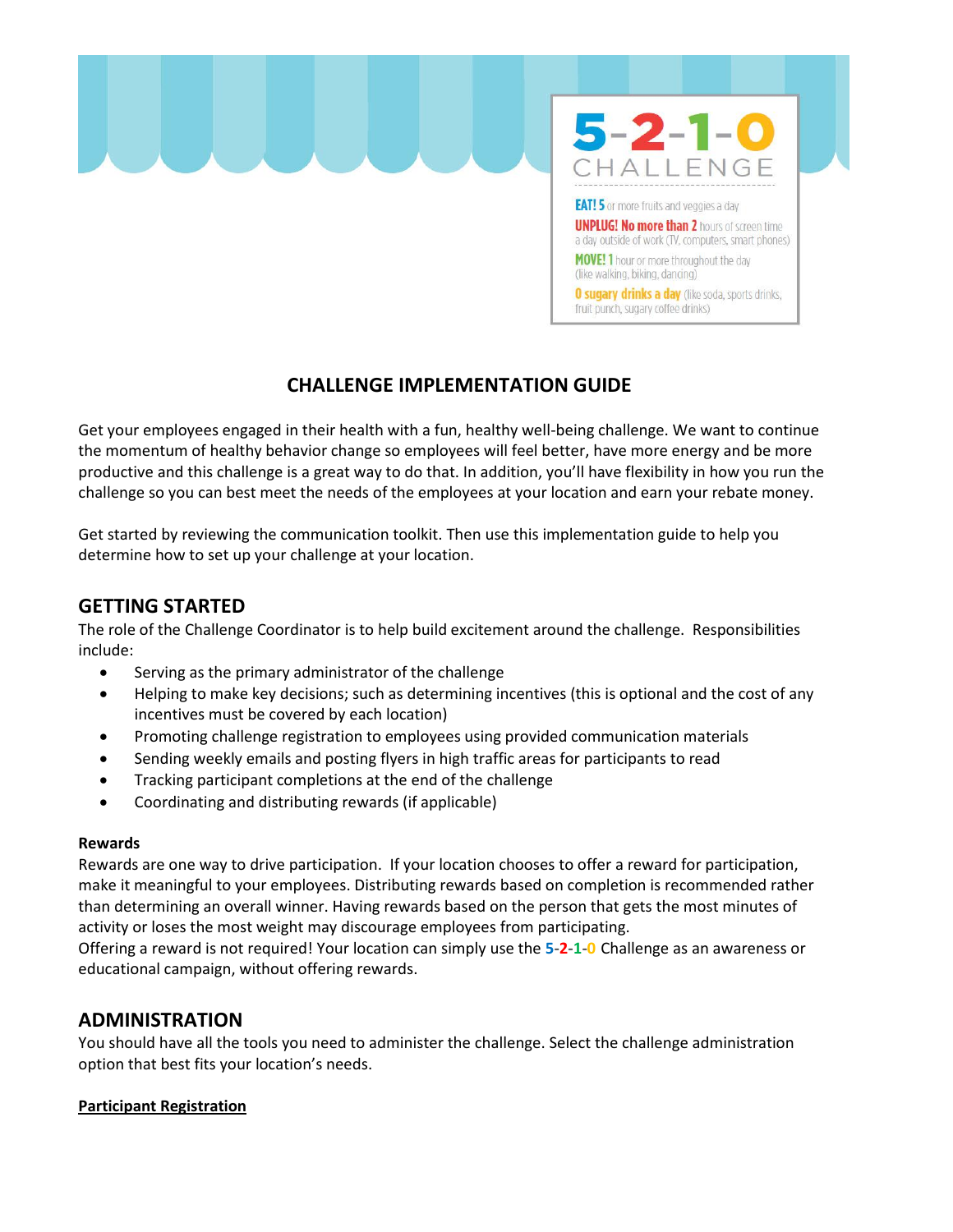**JOIN THE CHALLENGE!** 



fruit punch, sugary coffee drinks)

**Online Survey** SurveyMonkey, Google Forms, or another online registration tool can be easy for participants to register at their convenience. Collect participant names, site locations, contact information, and confirmation that they'd like to participate in the challenge.

**Paper sign-ups** can be easy for participants and for you! If you have multiple locations, consider using your Wellness Champions or Teams to coordinate paper sign-ups at each site. A paper sign-up template is available on the challenge tool-kit.

#### **COMMUNICATION**

Use the **5-2-1-0** challenge toolkit to assist you in communicating challenge information to your employees**.**  The communication plan listed is below:

| <b>Communication Plan &amp; Materials</b>               |                                                                                        |                                                                                     |                                                         |  |  |
|---------------------------------------------------------|----------------------------------------------------------------------------------------|-------------------------------------------------------------------------------------|---------------------------------------------------------|--|--|
| <b>Communication Piece</b>                              | <b>Purpose</b>                                                                         | <b>Distribution method</b>                                                          | <b>Distribution date</b>                                |  |  |
| Announcement Flyers (In<br>PowerPoint-<br>Customizable) | Promote challenge &<br>instructions on how to sign-<br>up                              | Post and/or distribute via e-<br>mail                                               | 2 weeks before challenge<br>start date                  |  |  |
| Announcement E-mail                                     |                                                                                        |                                                                                     | [Insert Date]                                           |  |  |
| E-mail Banner                                           | Copy and paste this banner<br>into all challenge<br>communications sent via e-<br>mail | E-mail sent from Challenge<br>Coordinator                                           | Various (if desired)                                    |  |  |
| PowerPoint Introduction                                 | Use to communicate<br>upcoming challenge at<br>meeting (if applicable)                 | Presentation given by<br>Challenge Coordinator or Site<br><b>Wellness Champions</b> | Prior to challenge                                      |  |  |
|                                                         |                                                                                        |                                                                                     | [Insert Date]                                           |  |  |
| Sign-up Template                                        | For participants to sign-up<br>for the challenge                                       | Post and/or distribute via e-<br>mail                                               | 2 weeks before challenge<br>start date<br>[Insert Date] |  |  |
| 5-2-1-0 Tracker                                         | Tool to help participants<br>monitor progress                                          | 1. Attached to e-mail with<br>Week 1 newsletter<br>2. Distribute paper copies to    | First day of challenge<br>[Insert Date]                 |  |  |